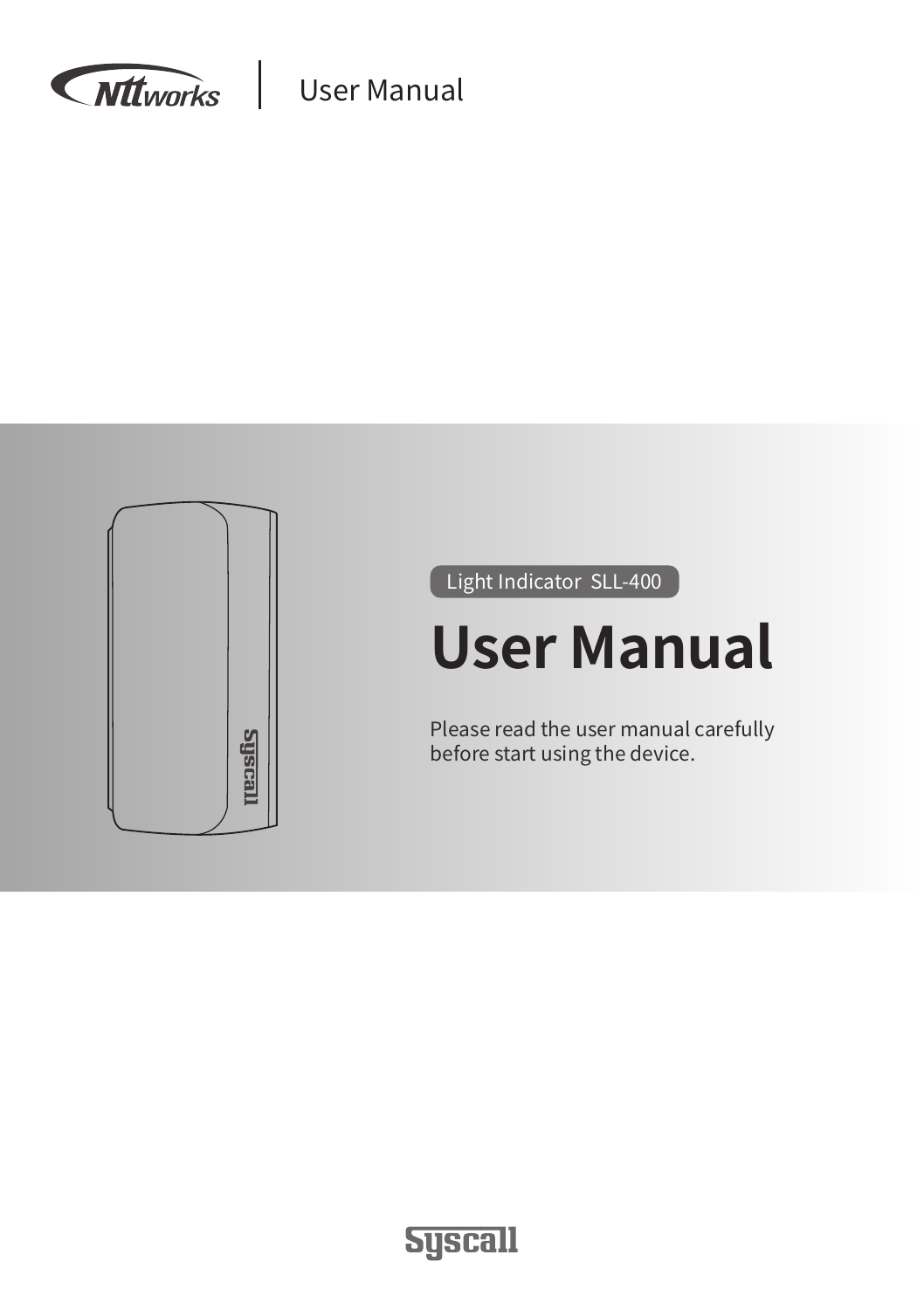## 2 **Table of Contents**

## **Getting Started**

|                                 | 1. Components & Specification <b>Components</b> & Specification                                                                                                                                                                      |  |  |  |  |  |  |  |
|---------------------------------|--------------------------------------------------------------------------------------------------------------------------------------------------------------------------------------------------------------------------------------|--|--|--|--|--|--|--|
| 2. Device Layout & Installation |                                                                                                                                                                                                                                      |  |  |  |  |  |  |  |
|                                 | 3. Set Button <b>contract the contract of the contract of the contract of the contract of the contract of the contract of the contract of the contract of the contract of the contract of the contract of the contract of the co</b> |  |  |  |  |  |  |  |

## **Function Setting**

| 4. Bell Registration and the contract of the set of the set of the set of the set of the set of the set of the |  |  |  |  |  |  |  |  |  |  |
|----------------------------------------------------------------------------------------------------------------|--|--|--|--|--|--|--|--|--|--|
| 5. Clear Bell Registration                                                                                     |  |  |  |  |  |  |  |  |  |  |
| 6. LED Light Type Setting                                                                                      |  |  |  |  |  |  |  |  |  |  |
| 7. Buzzer Volume Setting                                                                                       |  |  |  |  |  |  |  |  |  |  |
| 8. Alert Time Setting                                                                                          |  |  |  |  |  |  |  |  |  |  |
| 9. Initialization 8                                                                                            |  |  |  |  |  |  |  |  |  |  |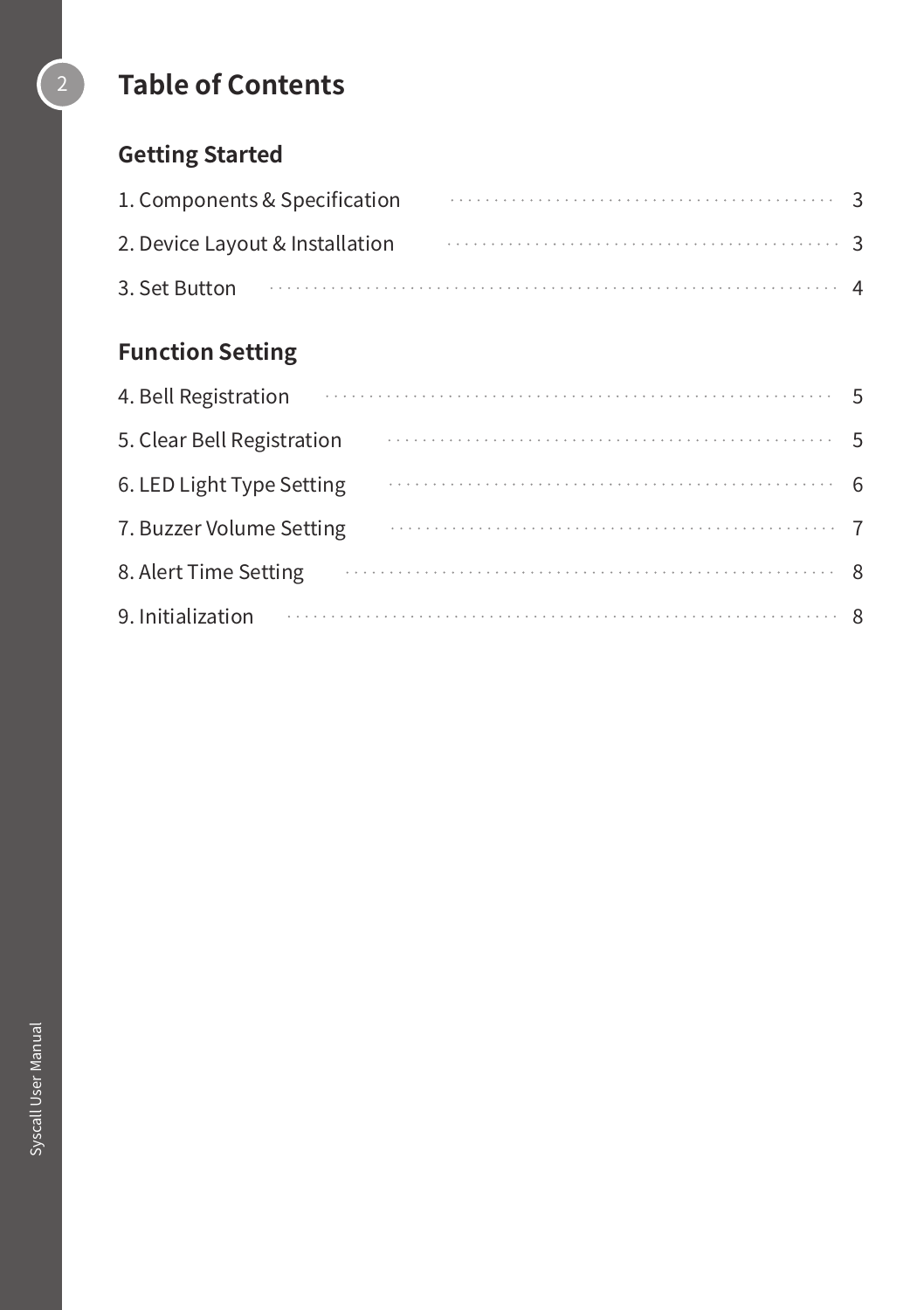## **1. Components & Specification**

#### **Components**



#### **Specification**

#### **Features**

| Frequency                  | FSK/433.42MHz                 |
|----------------------------|-------------------------------|
| <b>Input Voltage</b>       | 12V                           |
| <b>Current Consumption</b> | Standby: 45mA/ Operate: 600mA |
| Dimension                  | W82 x L156 x H79.5(mm)/365g   |
| Color                      | Red. White                    |

| 1. Receive the signal of transmitter and output an alarm |  |
|----------------------------------------------------------|--|
| 2. Register up to 200 call bells                         |  |

3. Register up to 10 clear bells

## **2. Device Layout & Installation**



- **1 LED:** LED will blink when receiving the signal from the transmitter.
- **2 Adapter connector jack:** Plug-in the adapter and insert the connector in to the jack.
- **3 Set Button:** Setting or Initialization
- **4 Buzzer:** Buzzer will sound when receiving the signal from the transmitter.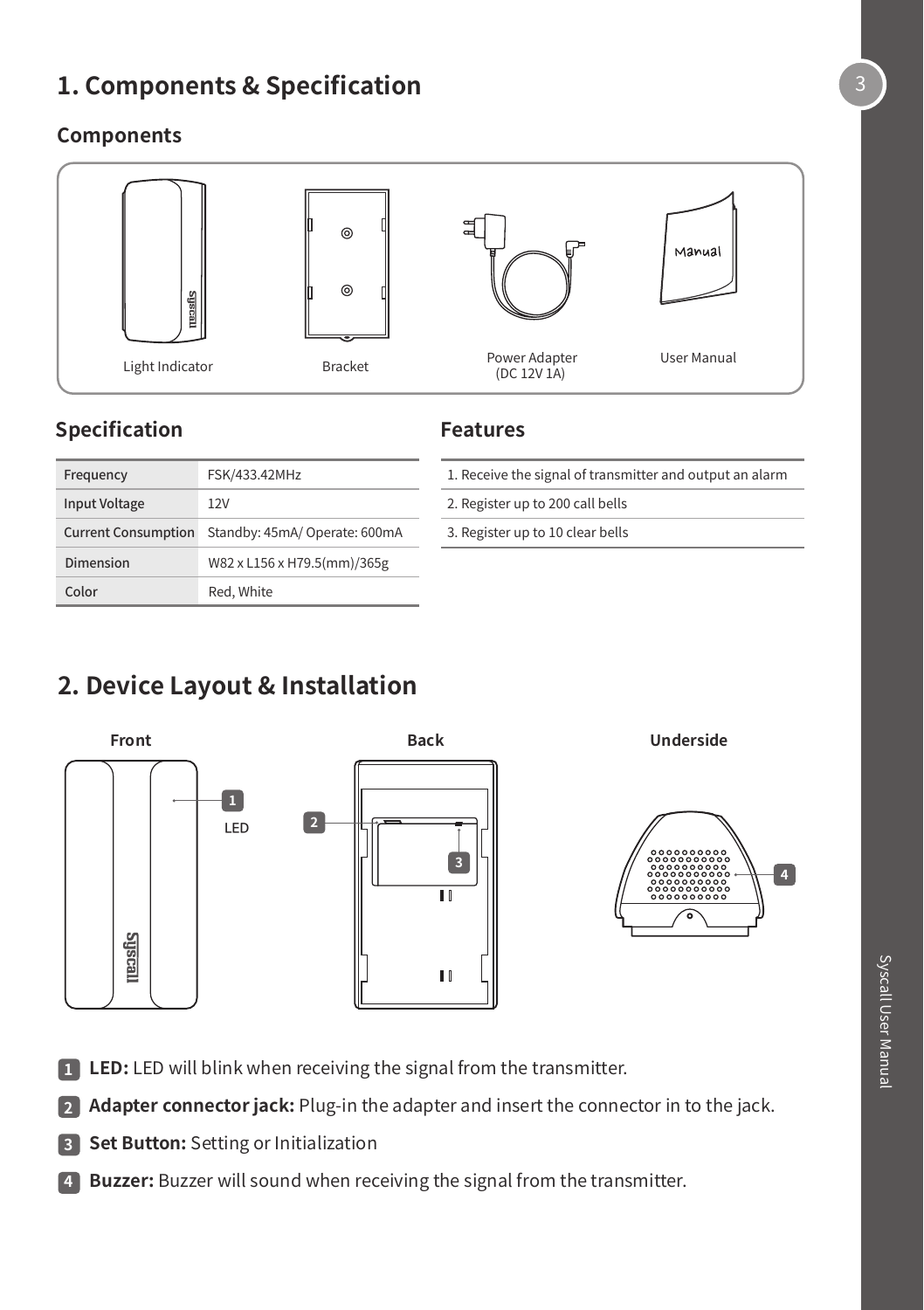#### **Installation**



**D** Fix the bracket on the wall.  $\bullet$  Plug-in the adapter and insert the connector in to the jack.

**O** Tighten a screw in the bottom.



#### **Caution**

Please use the device only with the power adapter (12V/1A) provided by manufacturer.

#### **3. Set Button**

Turn on the SLL-400 by connecting the adapter before setting.



| <b>Button Controls</b>                     | <b>Function</b>      | Beep sound                                  |
|--------------------------------------------|----------------------|---------------------------------------------|
| Click once                                 | Clear the alarm      | Beep                                        |
| Double-click                               | Exit the menu / Save | Beep, Beep, Beep                            |
| Press and hold the button for 2 sec        | Shift the menu       | Beep, Beep                                  |
| Press and hold the button for 3 sec        | Enter the menu       | Beep, Beep, Beep~~                          |
| Press and hold the button for 5 sec        | Alert time setting   | Beep, Beep, Beep~~, Beep~~, Beep~~          |
| Press and hold the button for 10 sec twice | Initialization       | Beep, Beep, Beep~~, Beep~~Beep~~, Beep~~~~~ |
|                                            |                      | Beep, Beep, Beep~~, Beep~~Beep~~, Beep~~~~~ |

#### **How to enter and shift the menus**

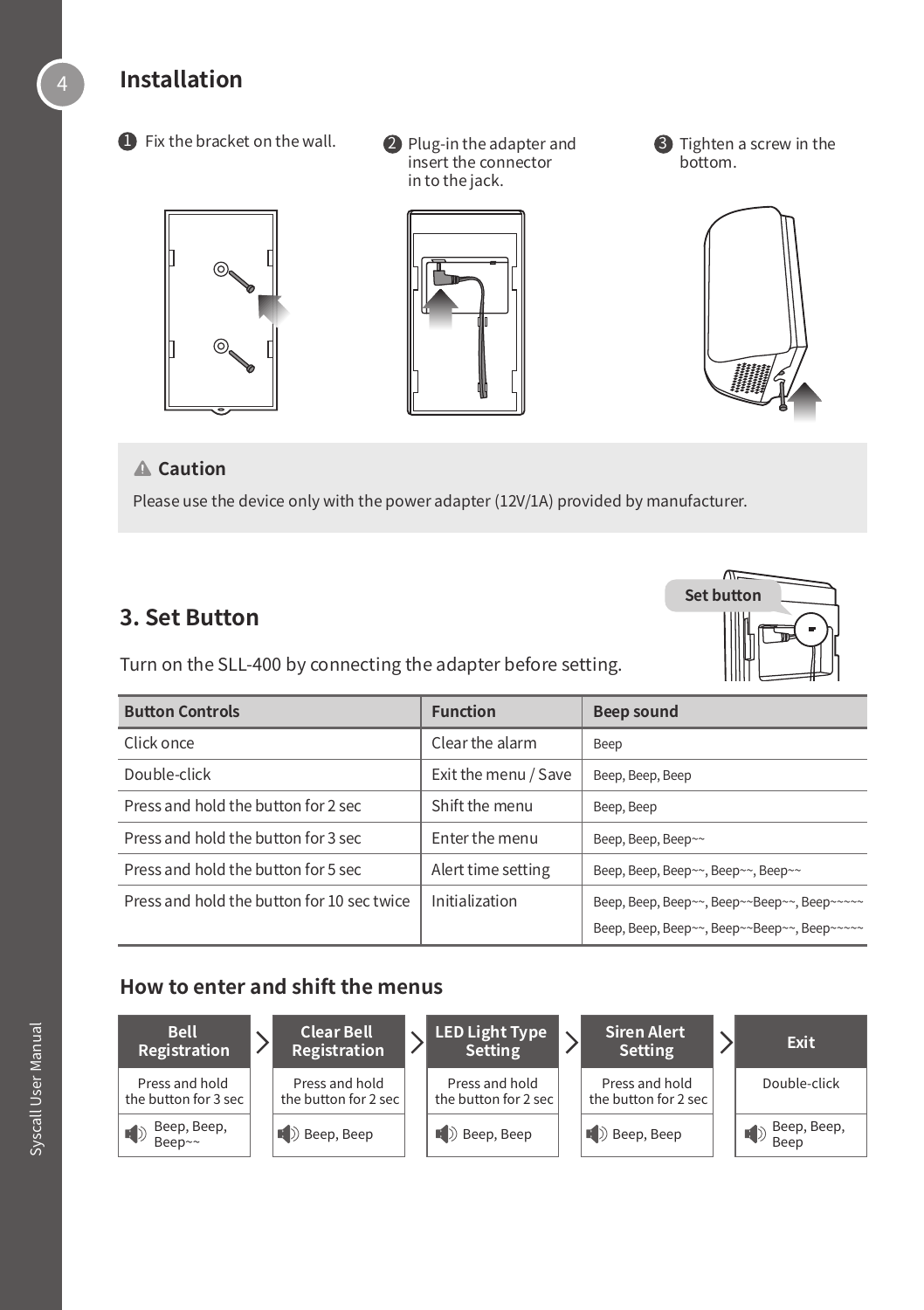## **4. Bell Registration**

Register up to 200 call bells



\* Default: Delay time 10 sec to avoid duplication

#### **5. Clear Bell Registration**

Register up to 10 clear bells

| 1. Enter the menu                          | 2. Shift the menu                                | 3. Press the bell                                                                          |  |  |  |  |  |
|--------------------------------------------|--------------------------------------------------|--------------------------------------------------------------------------------------------|--|--|--|--|--|
| Beep, Beep, Beep~<br>3 sec                 | Beep, Beep<br>2 sec                              | Beep!<br>asfis                                                                             |  |  |  |  |  |
| Press and hold the set button<br>for 3 sec | Press and hold the set button<br>again for 2 sec | Press the bell to register<br>- Registered: Beep once<br>- Already registered: Double beep |  |  |  |  |  |

#### **4. Exit the Menu**



Double-click the set button to exit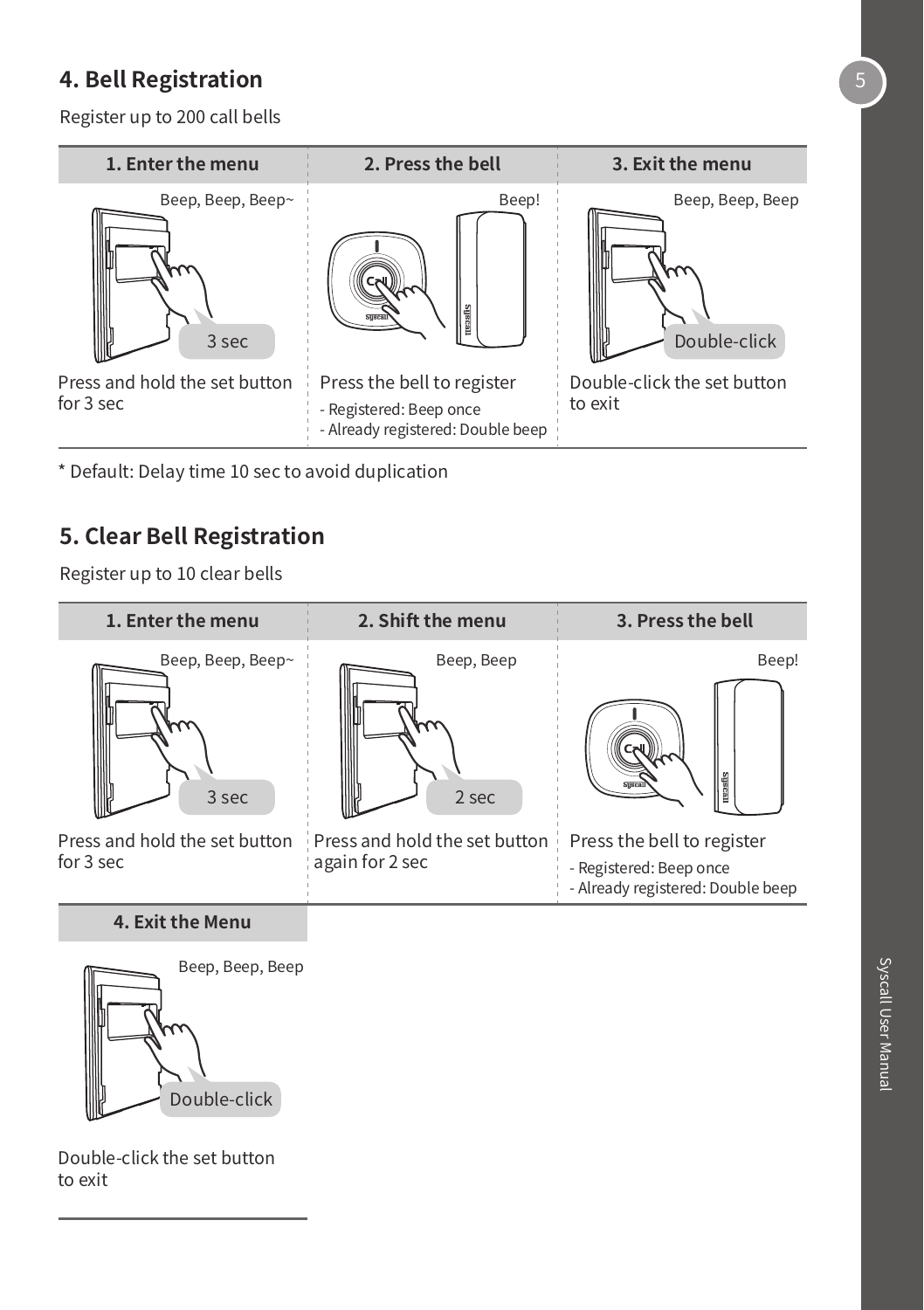## 6 **6. LED Light Type Setting (Default: LED Type 2)**

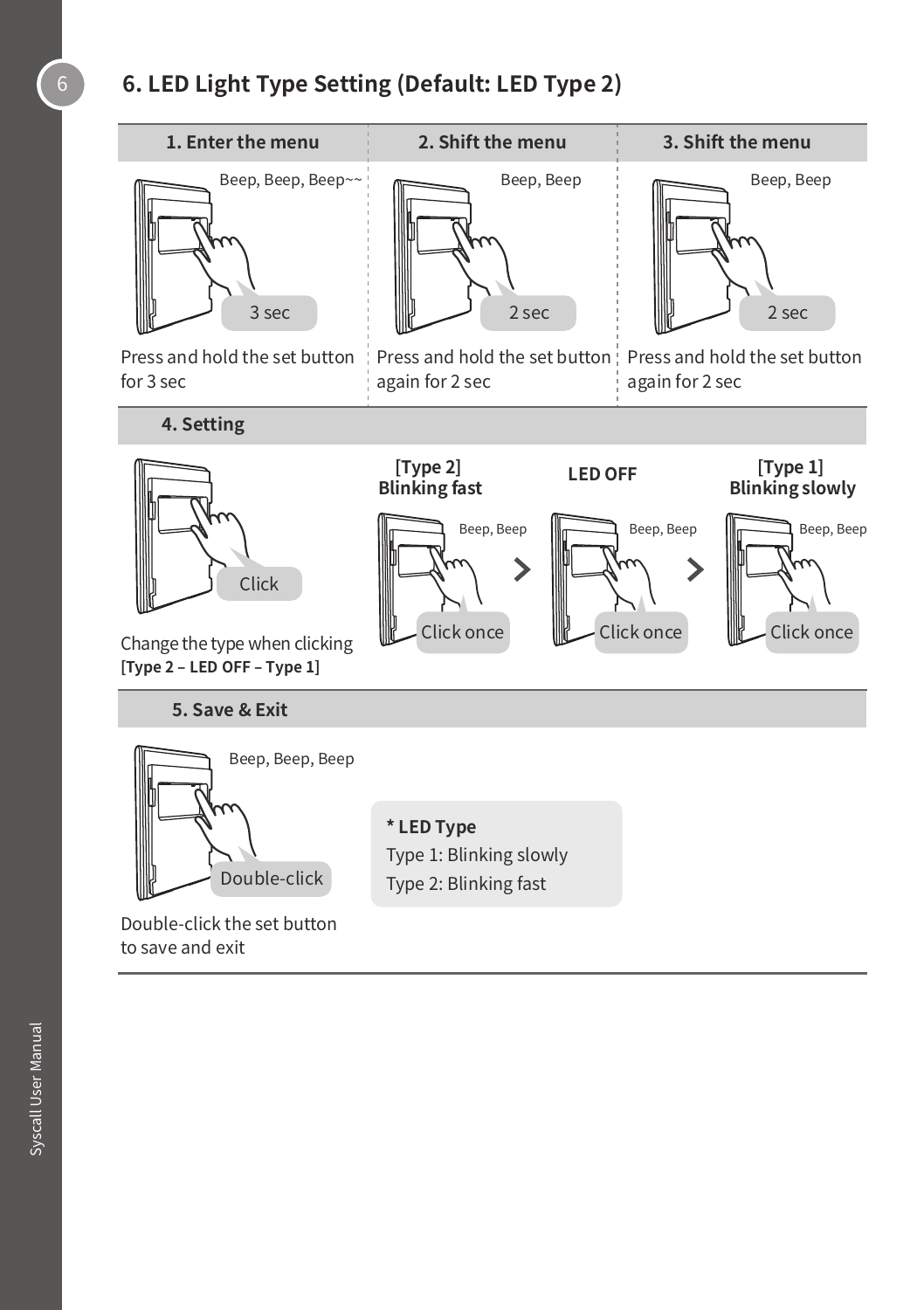#### **7. Buzzer Volume Setting (Default: HIGH)** 7



**6. Save & Exit**



Double-click the set button to save and exit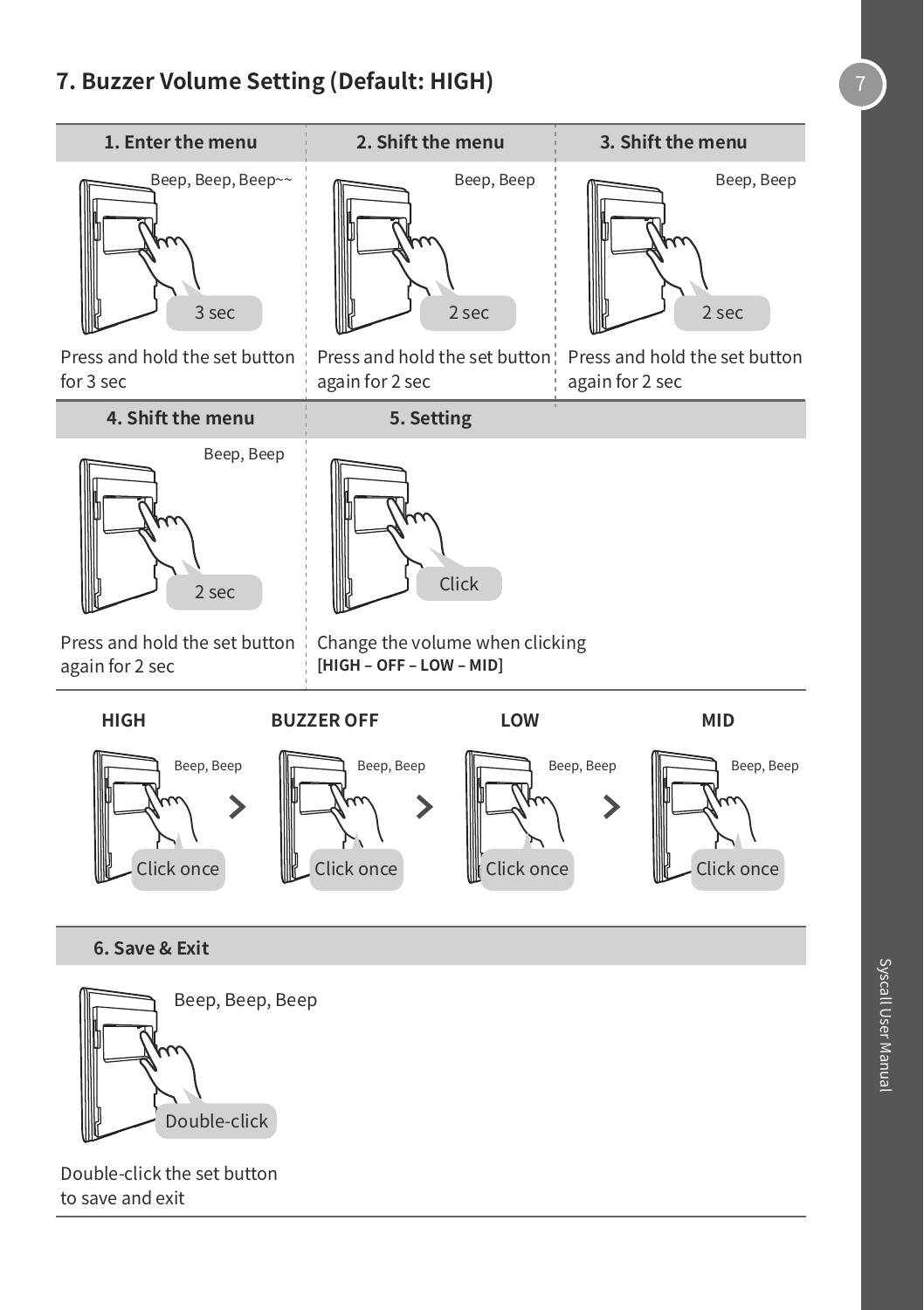## **8. Alert Time Setting (Default: 10sec)**



\* Press the button for 3sec to set alert time unlimited

#### **Alert Time Setting Table**

| No.            | <b>Alert Time</b> | <b>Beep Sound</b> | No. | <b>Alert Time</b> | <b>Beep Sound</b> |
|----------------|-------------------|-------------------|-----|-------------------|-------------------|
|                | 1 sec             | Beep, Beep        |     | 3 min             | Beep, Beep        |
| $\overline{2}$ | 3 sec             | Beep, Beep        | 8   | 5 min             | Beep, Beep        |
| 3              | 5 sec             | Beep, Beep        | 9   | $10 \text{ min}$  | Beep~             |
| $\overline{4}$ | 10 sec (Default)  | Beep~             | 10  | $30 \text{ min}$  | Beep, Beep        |
| 5              | 30 <sub>sec</sub> | Beep, Beep        | 11  | $60$ min          | Beep~ Beep~       |
| 6              | 1 min             | Beep~             | 12  | Unlimited         | Beep~             |

## **9. Initialization**

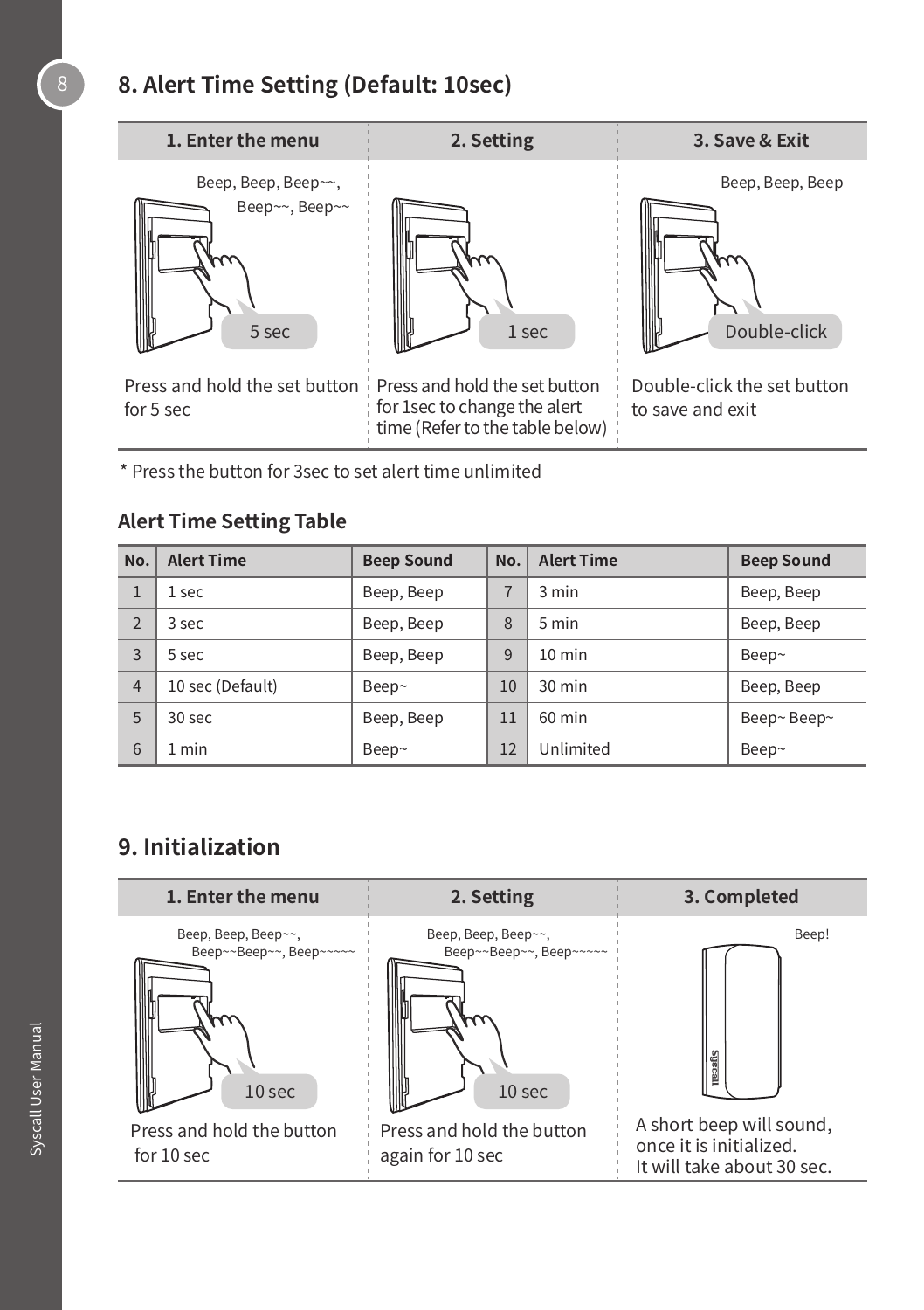